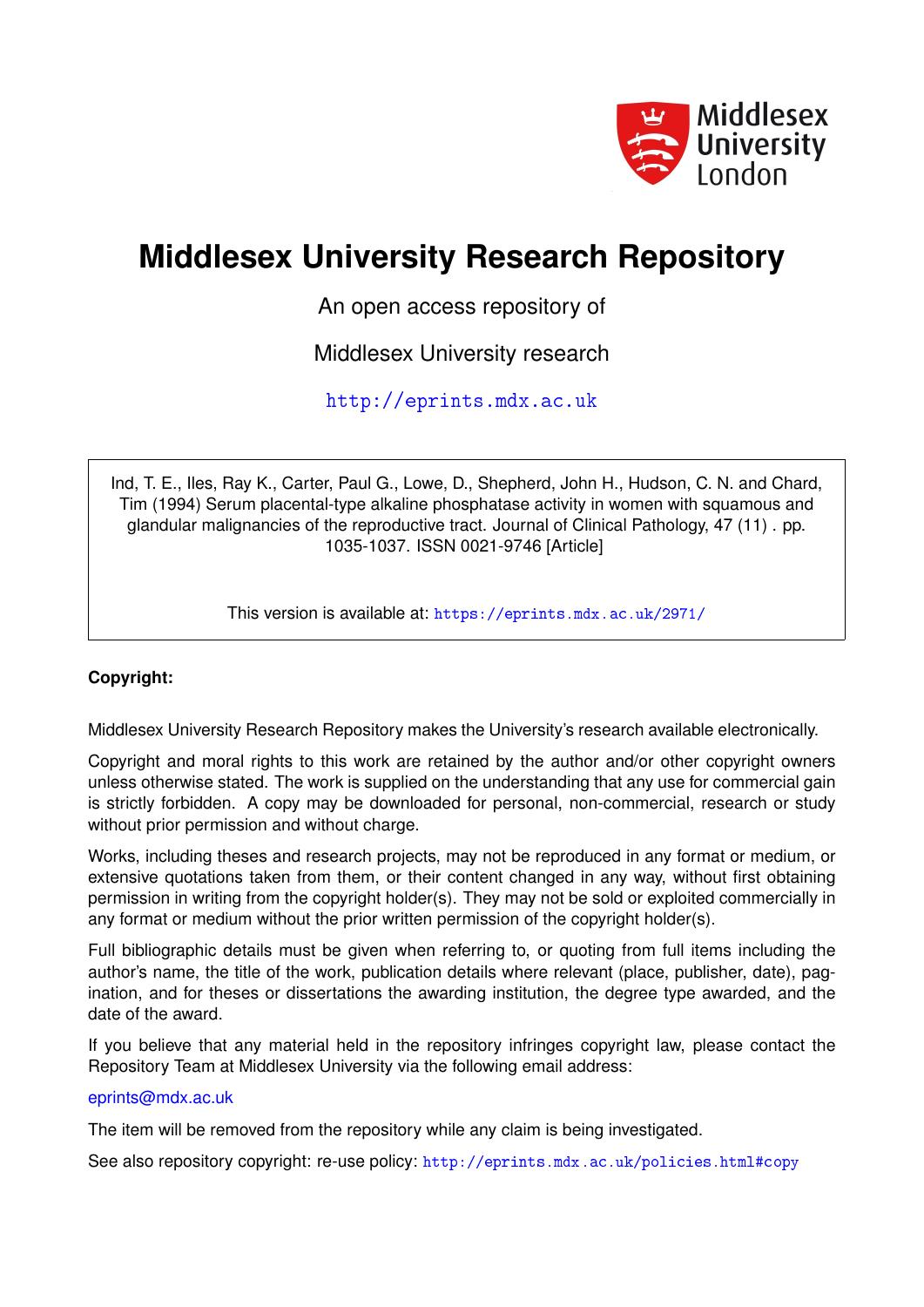## Serum placental-type alkaline phosphatase activity in women with squamous and glandular malignancies of the reproductive tract

T E <sup>J</sup> Ind, R K Iles, P G Carter, D G Lowe, <sup>J</sup> H Shepherd, C N Hudson, T Chard

#### Abstract

Aim-To investigate serum placentaltype alkaline phosphatase (PLAP-type) activities in women with squamous and glandular malignancies of the reproductive tract using an immunoradiometric assay.

Methods-PLAP-type immunoreactivity was measured in 180 women with nonovarian malignancies of the reproductive tract and the values were compared with those from 334 controls. The cases comprised 18 vulval, nine vaginal, 103 cervical, 46 endometrial, and five fallopian tube cancers.

Results-Serum PLAP-type activities were no different from controls in patients with squamous cell tumours. Women with adenocarcinoma of the cervix, endometrium, and fallopian tube had increased values: women with endometrial cancer had a median value nearly four times greater than that of controls. There was no direct correlation between PLAP-type activities and stage of disease in patients with endometrial cancer, but values reverted to normal after treatment.

Conclusions-Serum PLAP-type measurements are of no value in the management of patients with squamous cell tumours of the female reproductive tract. Raised activities can, however, be found in glandular tumours, in particular endometrial cancer where serum PLAPtype measurements may be of value in predicting remission.

The Joint Academic Unit of Obstetrics, Gynaecology and **Reproductive** Physiology, St Bartholomew's Hospital, London T E <sup>J</sup> Ind R KIles P G Carter <sup>J</sup> M Shepherd C N Hudson T Chard

Department of Histopathology D G Lowe

Correspondence to: Dr Thomas Ind, Williamson Laboratory for Molecular Oncology, Department of Reproductive Physiology, St Bartholomew's Hospital, 51-53 Barts Close, West Smithfield, London EC1A<br>7BE

Accepted for publication 24 March 1994

(7 Clin Pathol 1994;47:1035-1037)

Serum measurement of placental alkaline phosphatase (PLAP) can be used as a tumour marker for testicular and ovarian cancer.<sup>1-7</sup> In vitro studies have shown that PLAP is also produced by non-ovarian malignancies of the female reproductive tract.<sup>89</sup> Several groups have measured PLAP and PLAP-like material in the serum of patients with non-ovarian gynaecological cancers, but the results have been conflicting.<sup>10-16</sup> A possible reason for the divergent results was that most groups measured the intrinsic alkaline phosphatase activity of the protein, and this may be defective in ectopically produced PLAP.17 <sup>18</sup> In addition, factors such as smoking, ABO blood group, and menopausal status may substantially affect circulating concentrations. $18-23$ 

We re-evaluated serum PLAP-type concentrations in women with non-ovarian malignancies of the reproductive tract using an assay that measures immunoreactivity rather than enzymatic activity. Our results have been corrected for smoking habits, menopausal status, and ABO blood group.

#### **Methods**

One hundred and eighty patients with nonovarian malignancies of the female reproductive tract had blood taken before treatment. These included patients with vulval, vaginal, cervical, endometrial, and fallopian tube cancers (17, nine, 103, 46, and five, respectively). In 14 cases of adenocarcinoma of the cervix and endometrium squamous change was found, and these patients were considered separately in the results.

A further <sup>14</sup> samples were collected from the same patients with endometrial cancer following treatment and a period of remission. Three hundred and thirty four women with non-pregnancy related, non-neoplastic, or benign neoplastic gynaecological disease served as controls. The serum PLAP-type activities in some of the control group have been reported before.<sup>8</sup>

Samples were received as coded specimens and stored at  $-20^{\circ}$ C. PLAP-type immunoreactivity was measured by immunoradiometric assay  $(IRMA).<sup>24</sup>$  This uses the monoclonal antibody H7 (InRo, Sweden) for capture and H<sup>1</sup> 7E2 (Unilever UK) for detection. The IRMA has <sup>a</sup> sensitivity of 0-1 IU/l and has no cross-reactivity with intestinal or tissue nonspecific alkaline phosphatase.

PLAP values were measured in international units and expressed as multiples of the regressed control group median (MoM) after correction for smoking, ABO blood group and menopausal status. The equation used was:

**PLAP = 10**
$$
(-0.065 - (0.14 \times M) + (0.35 \times S) +
$$
  
 $(0.018 \times A) + (0.22 \times B))$ 

where  $M =$  menopausal status  $(1 =$  pre-<br>menopausal,  $2 =$  post-menopausal);  $S =$  $2 = post-menopausal);$ smoking habits  $(0 = non-smoker, 1 =$ smoker);  $A =$  number of cigarettes smoked per day; and  $B = ABO$  blood group  $(1 =$ blood groups A and AB,  $2 = O$  and B). A MoM of  $7.4$  (100th centile for controls) was used as <sup>a</sup> cut off. PLAP values were compared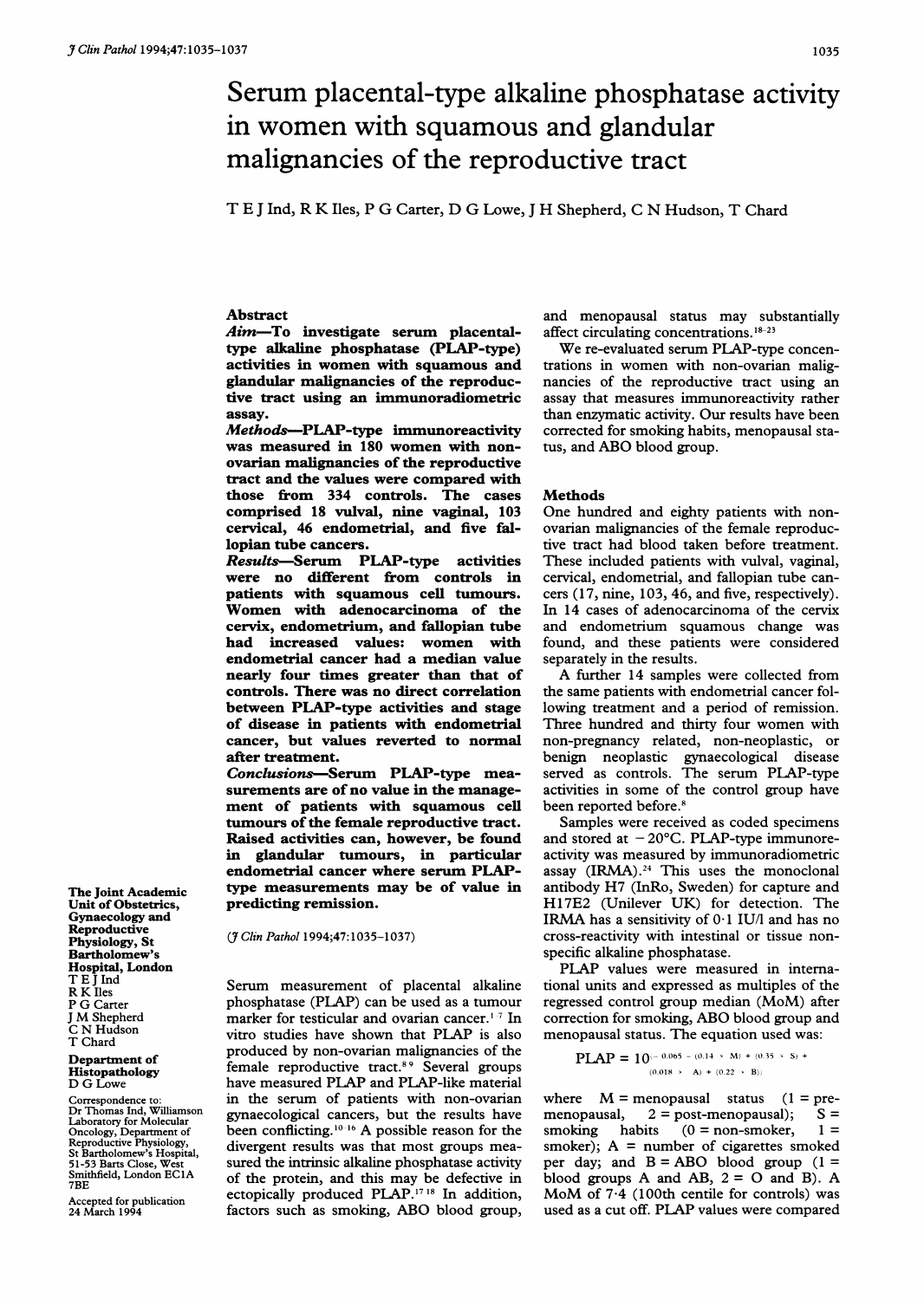Table <sup>1</sup> Serum PLAP-type activities in women with non-ovarian malignant disease of the reproductive tract, and statistical comparison with the control group of 334 women

|                      | Per cent<br>positive | Median<br>(MoM) | Range<br>(MoM) | Mann-Whitnev<br>U statistic | p value | 95% CI in cases<br>(controls) |
|----------------------|----------------------|-----------------|----------------|-----------------------------|---------|-------------------------------|
| Uterus               |                      |                 |                |                             |         |                               |
| Adenocarcinoma       | 37 (13/35)           | 3.6             | $0.2 - 310$    | 9203                        | 0.0001  | $0.7 - 4.9$                   |
| Adenocarcinoma with  |                      |                 |                |                             |         |                               |
| squamous change      | 18(2/11)             | 5.2             | $1.2 - 46.6$   | 3383                        | <0.0001 | $1.8 - 5.0$                   |
| All uterus           | 33 (15/46)           | 4.8             | $0.2 - 310$    | 12972                       | 0.0001  | $1.29 - 4.56$                 |
| Cervix               |                      |                 |                |                             |         |                               |
| Squamous             | 3(2/67)              | $1-2$           | $0.2 - 13.2$   | 14690                       | 0.16    | $-0.1 - 0.4$                  |
| Adenocarcinoma       | 3(1/33)              | 1.6             | $0.2 - 7.8$    | 7534                        | 0.01    | $0.6 - 1.6$                   |
| with squamous change | 0(0/3)               | 1·0             | $0.6 - 1.6$    | 509                         | 0.99    | $-0.4 - 0.6$                  |
| All cervix           | 3(3/103)             | 1·2             | $0.2 - 13.2$   | 25595                       | 0.01    | $0.0 - 0.4$                   |
| Vagina               |                      |                 |                |                             |         |                               |
| Squamous             | 0(0/8)               | 0.7             | $0.3 - 1.8$    | 945                         | 0.12    | $-0.9 - 0.1$                  |
| Adenocarcinoma       | 0(0/1)               | 1.4             |                |                             |         |                               |
| All vagina           | 0(0/9)               | 0.8             | $0.3 - 1.8$    | 1180                        | 0.21    | $-0.8 - 0.2$                  |
| Vulva                |                      |                 |                |                             |         |                               |
| Squamous             | 12(2/17)             | 1·1             | $0.4 - 13.5$   | 3630                        | 0.12    | $-0.1 - 0.7$                  |
| Fallopian tube       |                      |                 |                |                             |         |                               |
| Adenocarcinoma       | 40(2/5)              | 6.6             | $2.5 - 50.1$   | 1554                        | 0.0012  | $1.5 - 947$                   |

Table 2 Serum PLAP-type concentrations in adenocarcinoma of the cervix and endometrium by stage

| <b>Stage</b>   | Median MoM<br>for endometrial<br>carcinoma (n, range) | Median MoM for<br>adenocarcinoma of<br>the cervix (n, range) |  |
|----------------|-------------------------------------------------------|--------------------------------------------------------------|--|
| Unstaged       | $1.6(7, 0.7-195)$                                     |                                                              |  |
| Stage 1        | $1.7(18, 0.2 - 310)$                                  | $1.1(16, 0.2 - 6.1)$                                         |  |
| Stage 2        | $6.9(6, 1.1-94.1)$                                    | $1.2(2, 0.8-1.6)$                                            |  |
| Stage 3        | $1.3(3, 0.8-2.2)$                                     | $1.9(2, 0.7 - 3.1)$                                          |  |
| Stage 4        | $4.6(6, 0.4-37.8)$                                    | $1 \cdot 1 \cdot (1, -)$                                     |  |
| New recurrence | $15.4(6, 0.3 - 189)$                                  | $3.0(12, 0.2 - 7.8)$                                         |  |

between cases and controls by analysis of MoMs using the Mann-Whitney U test.

#### Results

Serum PLAP-type activities were raised in patients with adenocarcinoma of the cervix, endometrium, and fallopian tube compared with controls (table 1). Values were no different from those of controls in patients with squamous cell carcinoma of the lower genital tract (table 1). The proportion of patients with increased PLAP-type values was highest in women with endometrial and fallopian tube cancers (33 and 40%, respectively) (table 1). Only one of the 33 (3%) patients with adenocarcinoma of the cervix had circulating concentrations greater than the 100th centile for controls, but the median concentrations were significantly higher than those in the controls overall.

There was no difference in circulating PLAP-type values between the control group and women who were in remission after treatment for carcinoma of the endometrium (median  $MoM = 1.5$ , u = 2867, p = 0.25, 95% confidence interval for cases and controls =  $-0.2$  to 0.8, respectively). In all of these cases serum concentrations had fallen and were below the 100th centile for controls.

No correlation with stage was shown in patients with adenocarcinoma of the cervix or endometrium (table 2).

#### Discussion

These results clearly show that serum PLAPtype measurements are of no value in the management of patients with squamous cell tumours of the female reproductive tract. Raised values can, however, be found in some glandular tumours, in particular endometrial carcinoma.

Ectopic production of a PLAP-type material was first described by Fishman et al in 1968.<sup>25</sup> They found raised values in <sup>a</sup> man with carcinoma of the lung. Since then, PIAP production has been found in a number of tumours, of which ovarian and testicular cancers have been the most extensively<br>investigated.<sup>1-6 11-16 22 26-32</sup> However, most investigated.<sup>1-6 11-16 22 26-32</sup> However. most assays for PLAP-type material measure the enzymatic activity rather than protein mass. This activity may be defective in PLAP expressed in neoplasms.

In carcinoma of the cervix previous studies have yielded varying results. In our study values were raised in glandular but not squamous cell tumours. In the former, activities were greater than the 100th centile for the control group in only 3% of cases. DeBroe et al  $(1988)^{11}$  found raised PLAP-type activity in 7% (five of 70) of patients. This is in contrast to Doellgast and colleagues  $(1984),^{26}$  who found raised activities in 41% (28 of 69). Other groups have reported that between 15 and 25% of patients have increased concentrations.<sup>1121327</sup> A possible reason for these varied results is the use of different cut off levels. In addition, none of these groups' results were corrected for smoking which is known to cause <sup>a</sup> 10-fold rise in serum PLAPtype activities. 18-23 There is also a strong association between smoking and the development of cervical cancer independent of PLAP-type activity. One study by Muensch et  $al$  (1986)<sup>22</sup> excluded smokers and found raised PLAP-type activities in 20% of patients (one of five). However, the small number of patients and the absence of histological data make it difficult to draw conclusions from their results.

Only one group (DeBroe et al, 1988)<sup>11</sup> have measured serum PLAP-type activity in patients with carcinoma of the vulva and vagina. In that study concentrations were not increased in any of their eight cases. This is similar to the present data for PIAP-type immunoreactivity. No group has reported on PIAP activities in carcinoma of the fallopian tube.